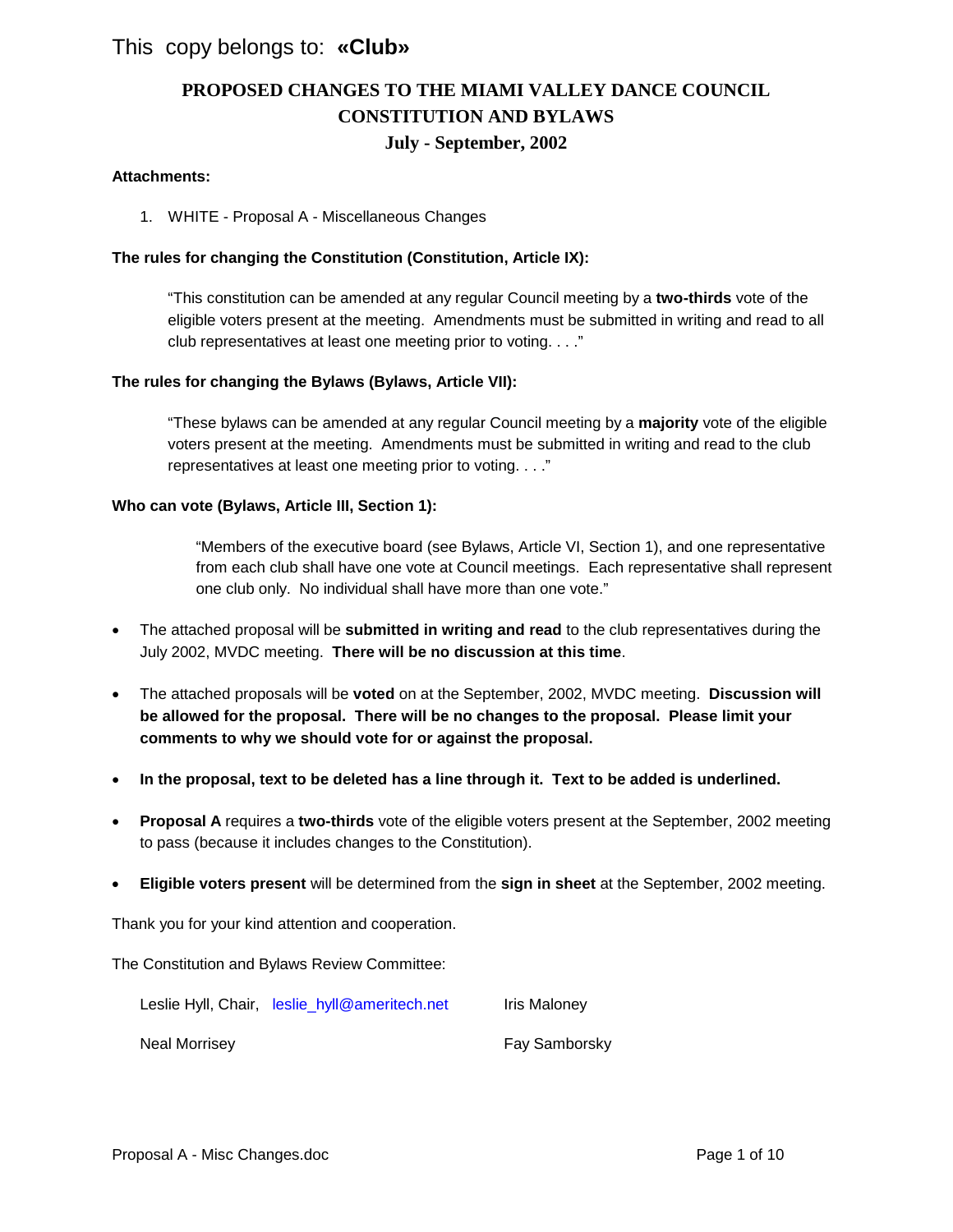# **PROPOSAL A – Misc Changes**

# **July, 2002**

This proposal covers miscellaneous changes.

- It provides a new keeper of the corporation record book (the law office is out of business)
- It clarifies voting at special meetings.
- It clarifies the transition from one executive board to the next.
- It defines how to dissolve the Council (previously not addressed).
- It makes the President responsible for a yearly budget.
- It moves newsletter editor to standing committees.
- It proposes general changes to the duties of the officers.
- It clarifies the Terms of Office for Trustees and State Representatives.
- It clarifies that a quorum is needed for voting and that any eligible voter may introduce a motion.

For brevity, only those sections with changes have been provided in full.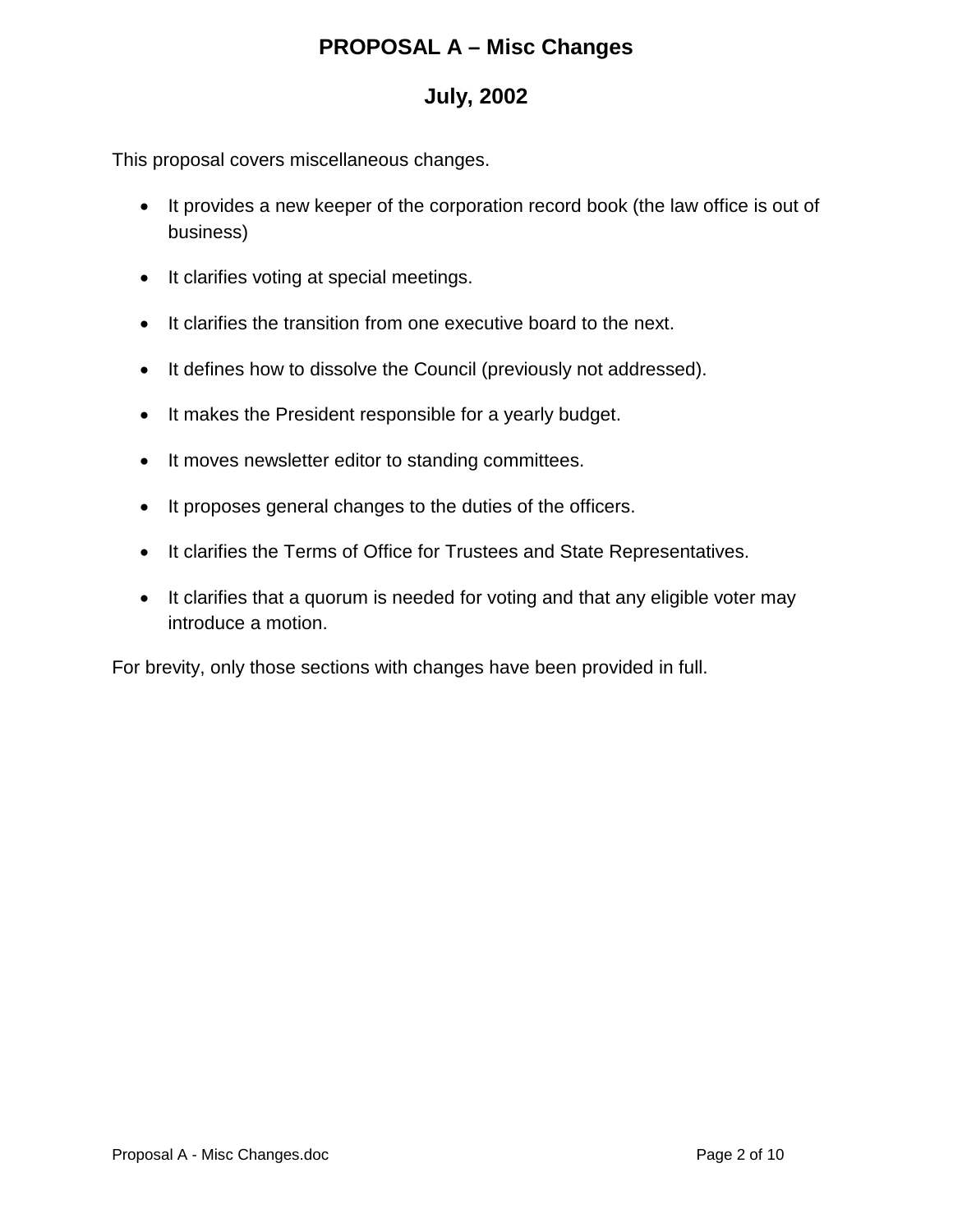# **CONSTITUTION of the MIAMI VALLEY DANCE COUNCIL, INC.**

### **May 14, 2002**

#### **ARTICLE I. NAME …**

#### **ARTICLE II. PURPOSE …**

#### **ARTICLE III. INCORPORATION**

The Miami Valley Dance Council was incorporated under the laws of the State of Ohio on 24 April 1980 by Certificate #553700. The Law Clinic of D.W. Bench, 3560 W. Siebenthaler Avenue, Dayton, Ohio 45406, The Council secretary will maintain the corporation record book.

- Section 1. A listing of new officers and trustees and any constitution revisions shall be included in the corporation record book each year.
- Section 2. A statement of continual existence of the Corporation must be filed with the Ohio Secretary of State every five years.
- Section 3. The Council president<sub>r</sub> shall be listed as the statutory agent for the Corporation at the time of the initial or subsequent filings.<sub>7</sub> That person shall serve as statutory agent in the position for five years.
- Section 4. The Corporation was declared federal income tax exempt under Internal Revenue Code Section 501(C) (4) as of April 26, 1991.

### **ARTICLE IV. OPERATION . . .**

#### **ARTICLE V. MEMBERSHIP …**

#### **ARTICLE VI. OFFICERS**

The elected officers of the Council shall be the trustees, the president, the vice president, the secretary and the treasurer. The appointed officers shall be the editor of the Miami Valley Dance News and representatives to the Ohio Corporation of Dance Clubs, Inc. (Amended on November 1, 1988, and rescinded on September 10, 1991.)

#### **ARTICLE VII. MEETINGS**

Section 1. ...

- Section 2. Special meetings may be called at the discretion of the president. The calling of a meeting is mandatory if requested by at least five club representatives. The purpose of a special meeting must be stated and no other business may be transacted at that meeting. If a vote is to be taken at a special meeting, it must be announced in advance of the meeting. A quorum must be present to take a vote.
- Section 3. To facilitate an orderly transition, Aan executive board organizational meeting shall be held in Decemberprior to January 1. The purpose of this meeting is for with current and newly elected officers-present to exchange office information and records.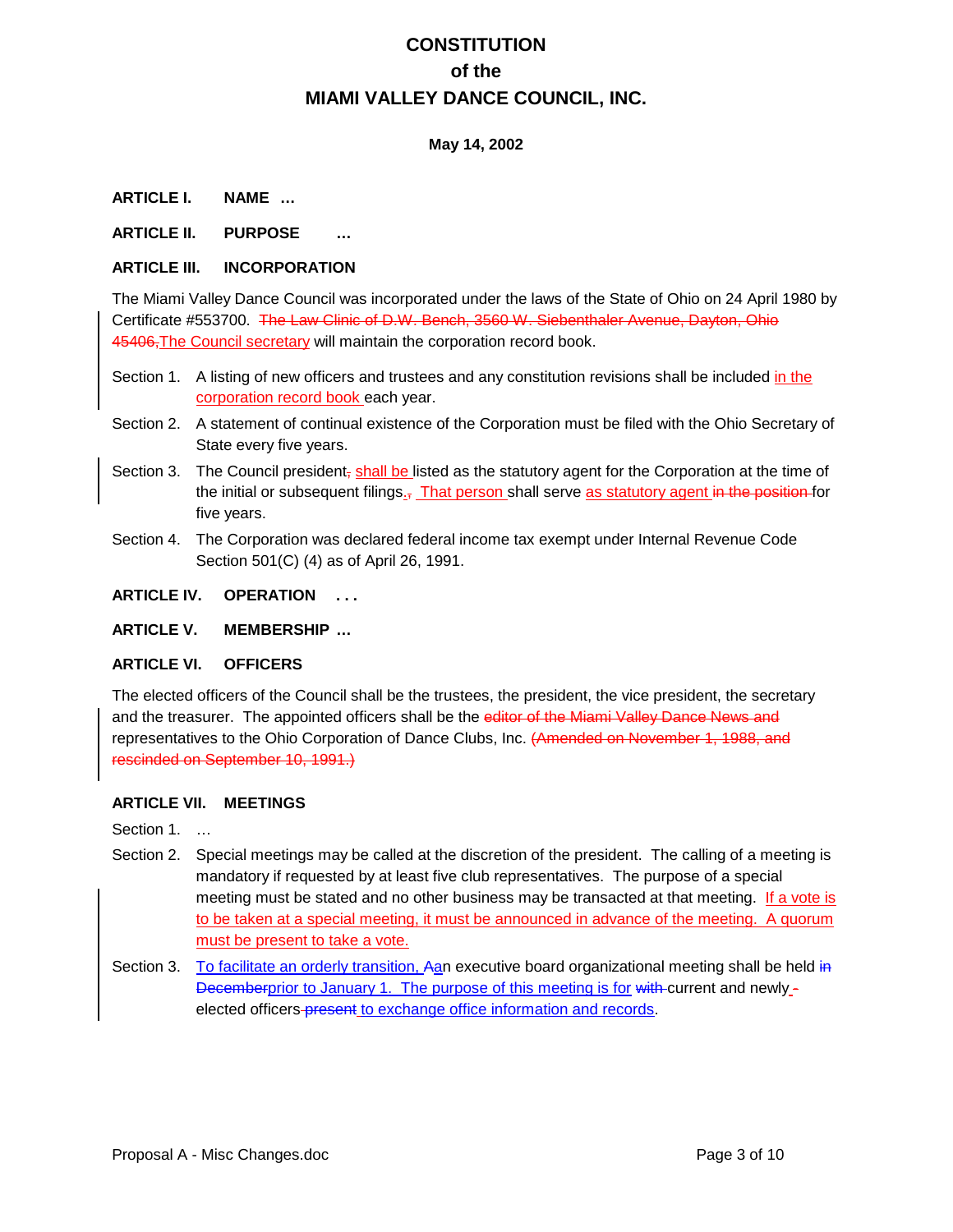# **CONSTITUTION of the MIAMI VALLEY DANCE COUNCIL, INC.**

### **May 14, 2002**

### **ARTICLE VIII. DISSOLUTION**

The Council may be dissolved at any regular Council meeting or special Council meeting by a two-thirds vote of the eligible voters present and voting at that meeting. A quorum must be present to take a vote. (See Constitution, Article VII, Section 1.A.) In the event the Council is dissolved, any funds in the Council treasury or equipment owned by the Council itself shall become the property of the City.Any Council assets will be distributed according to the direction of the Council members. Such will be done by twothirds vote of the eligible voters present and voting. (See Bylaws, Article III, Section 1.) Such funds shall be deposited with the Division of Recreation.

### **ARTICLE IX. AMENDMENTS**

This constitution can be amended at any regular Council meeting by a two-thirds vote of the eligible voters present and voting at the meeting. (See Bylaws, Article III, Section 1.) Amendments must be submitted in writing and read to all club representatives at least one meeting prior to voting. This constitution shall be reviewed every five years.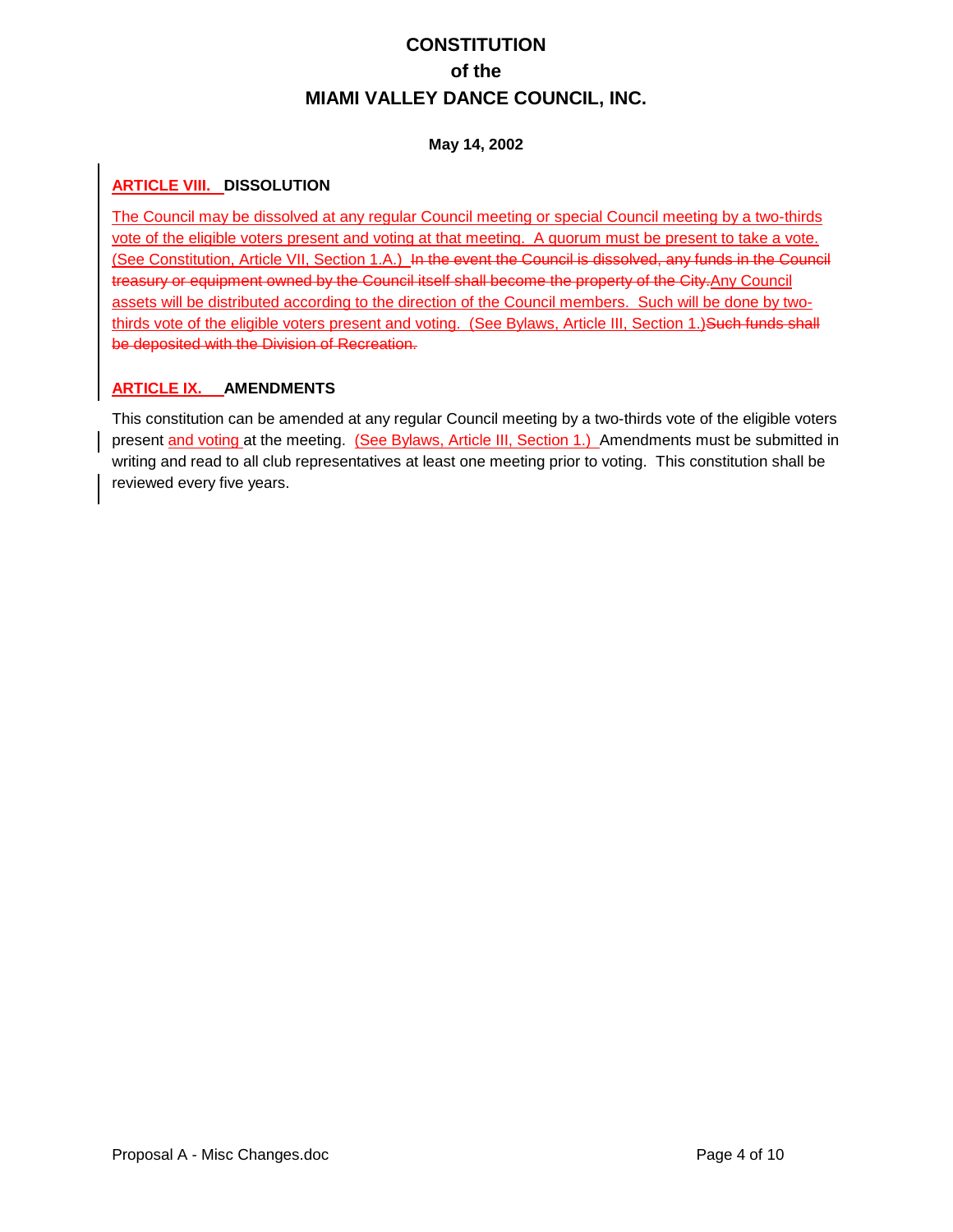### **May 14, 2002**

#### **ARTICLE I. DUTIES OF THE OFFICERS**

- Section 1. Trustees (Four4 elected) ...
- Section 2. President
	- A. Presides at Council meetings.
	- B. Manages business of the Council.
	- C. Prepares and submits a budget, with Executive Committee inputs, for Council approval in November each year.

#### C.D. Appoints

- 1. Officers<sub>1</sub>, (See Constitution, Article VI, and Bylaws, Article II, Section 5D.)
- 2. Standing committees (with the exception of the Michael Solomon Support Committee), and (See Bylaws, Article VI, Section 3.)
- 3. Ad hoc committees. (See Bylaws, Article VI, Section 4.)
- D.E. Serves as chair of the executive committee.
- E.F. Becomes andls an ex-officio member of all committees, except the nominating committee.
- F.G. Maintains official files.
- Section 3. Vice President ...

#### Section 4. Secretary

- A. Records minutes and attendance of all business proceedings.; keeps a list of all committee members and a copy of the constitution.
- B. Keeps a list of all committee members.
- C. Keeps current copies of the Constitution and Bylaws. Keeps standing policies current with decisions made during Council meetings.
- D. Maintains the corporation record book. (See Constitution, Article III.)
- B.E. Processes business correspondence for the Council as required.

### Section 5. Treasurer ...

Section 6.Editor of Miami Valley Dance News

A.Edits, prepares for publication, and distributes the Miami Valley Dance News six times a year.

Section 7. Section 6. State Representatives (2Two)

- A. Represent Council at meetings of the Ohio Corporation of Dance Clubs, Inc.
- B. Act in advisory capacity for to the Council.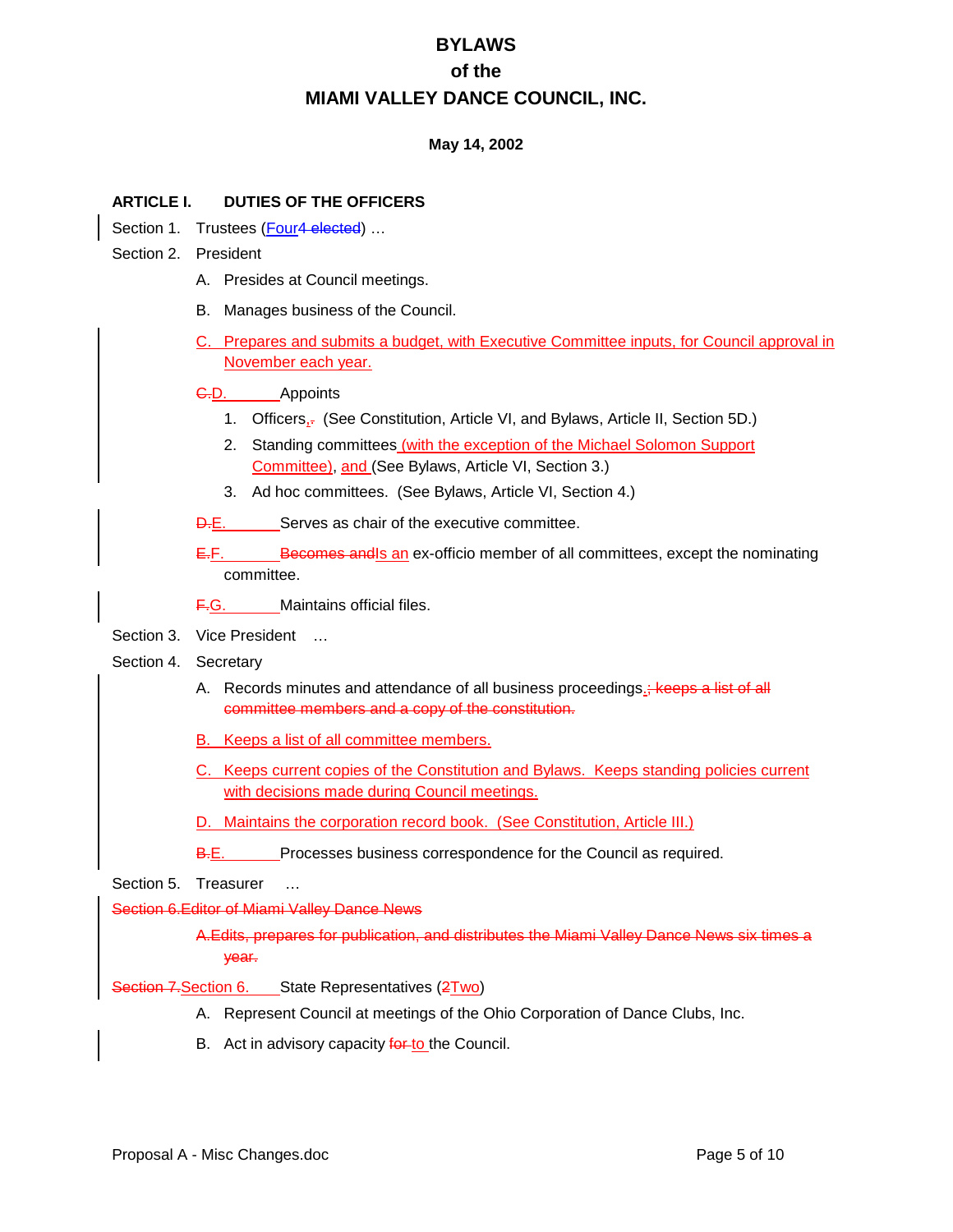#### **May 14, 2002**

#### **ARTICLE II. ELECTION OF OFFICERS**

Section 1. ...

- Section 2. Election of officers shall be by majority vote of eligible voters in attendance present and voting at the November meeting. (See Bylaws, Article III, Section 1.)
- Section 3. Voting Procedures
	- A. At the September Council meeting the president shall appoint three (3) Council members to count ballots.
	- B. The ballots will be preprinted and numbered with a provision to tear off the number.
	- C. Each club representativeeligible voter will register with the ballot counters to receive a numbered ballot. (See Bylaws, Article III, Section 1.)
	- D. Ballot counters will present election results to the Council president who will announce the winner.
- Section 4. New officers shall take office January 1.
- Section 5 Terms of Office
	- A. An elected officer, except the trustees and treasurer, shall serve a one-year term and may be re-elected for one additional term in that office.
		- 1. The trustees shall be elected for a two-year term and may be reelected for one additional term. Two trustees shall be elected in odd years for a two-year term. Two trustees shall be elected in even years for a two-year term. Trustees may be reelected for one additional term.
		- 2. The treasurer shall be elected for a one-year term and may be reelected for an unspecified number of terms.
	- B. An Council memberindividual may be elected to an office previously held after a two-year interim.
	- C. An elected officer may be elected to any other office but may not serve two offices at one time.
	- D. An appointed officer, excluding callers and leaders, must also be a member of at least one Council club. The appointee shall be ratified by the Council and serve a one-year term except state corporation representatives who serve two-year terms. One state representative is appointed each year. Each state representative serves a two-year term. (There are a total of two state representatives.) All appointed officers may be reappointed by the president. The number of terms is not limited.
	- E. The immediate past president shall serve as a member of the Council and the executive board for one year.

Section 6. …

Section 7. ...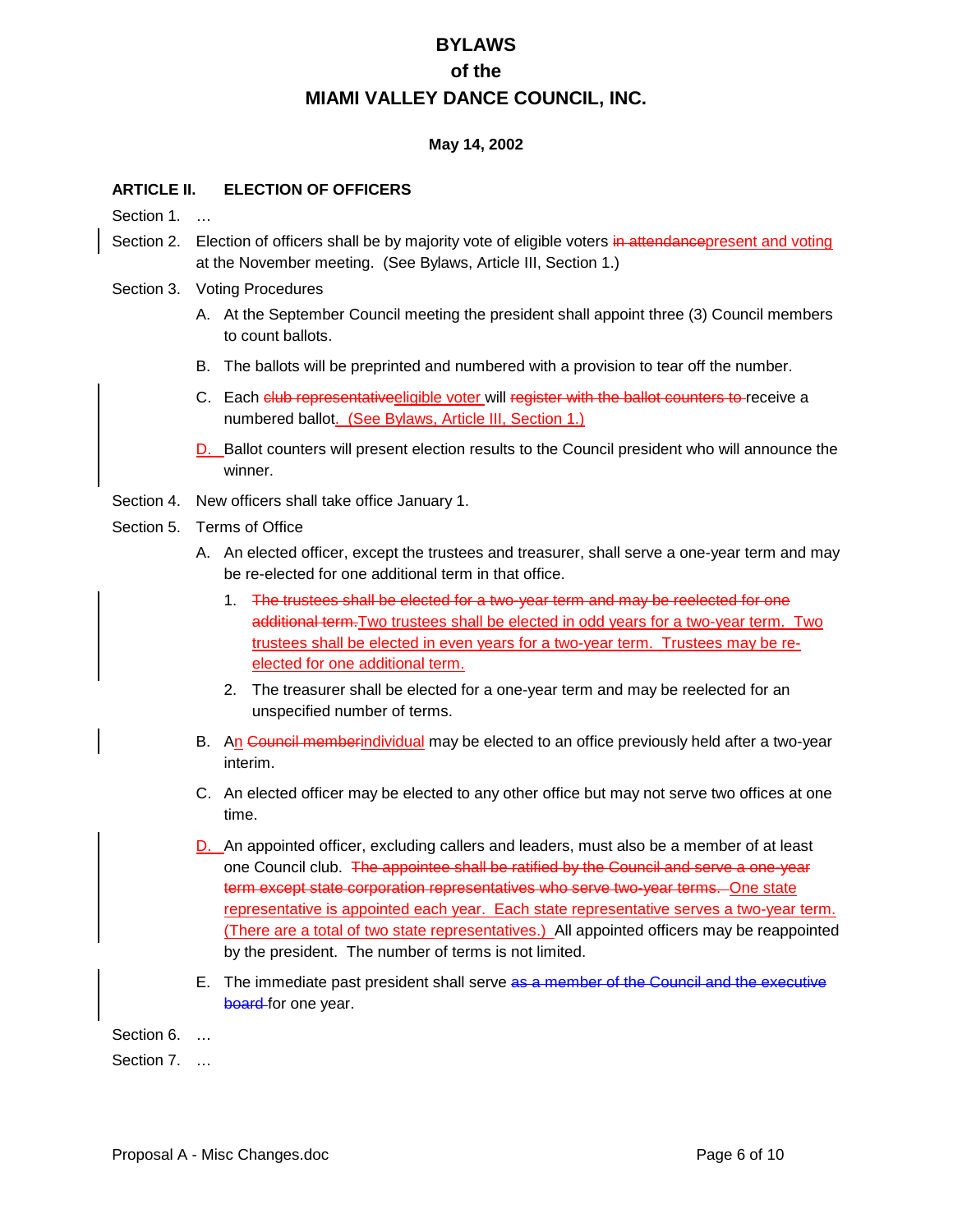#### **May 14, 2002**

#### **ARTICLE III. MEMBERSHIP**

Section 1. Voting Rights.

- A. Members of the executive board (see Bylaws, Article VI, Section 1), and one representative from each club shall have one vote at Council meetings. Each representative shall represent one club only.
- B. No individual shall have more than one vote.
- C. All voting shall be considered valid if there is a quorum of eligible voters present. A quorum is defined as two-thirds of the eligible voters. (See Constitution, Article VII, Section 1.A)

Section 1. Section 2. Motions.

- A. Any eligible voter may introduce a motion.
- B. Any dancer may attend Council meetings and take part in discussions but may not introduce a motion or vote on Council business.

Section 2. Section 3. Club representation to at least four of the six bi-monthly meetings is required to retain membership.

Section 3. Section 4. Membership in the Council is automatically withdrawn when a club is dissolved.

Section 4. Section 5. Membership of a club may be rescinded at a Council meeting by a majority twothirds vote of the eligible voters present and voting Council if it is determined by an ad hoc committee of three that such club does not operate within the constitution and bylaws of this Council.

#### **ARTICLE IV. MEMBERSHIP GUIDELINES …**

#### **ARTICLE V. OPERATIONAL PROCEDURES …**

**ARTICLE VI. COMMITTEES**

- Section 1. Executive Board ...
- Section 2. Executive Committee
- Section 3. Standing Committees & Representatives

These committees and representatives serve a one-year term unless otherwise indicated. Chairpersons need not be Council representatives but must be ratified by the Council unless otherwise indicated.

- A. Community Relations / Publicity Committee …
- B. Schedule-Printing Committee …
- C. Awards Committee …
- D. Historian
- E. Michael Solomon Support Committee …
- F. Hotline Committee …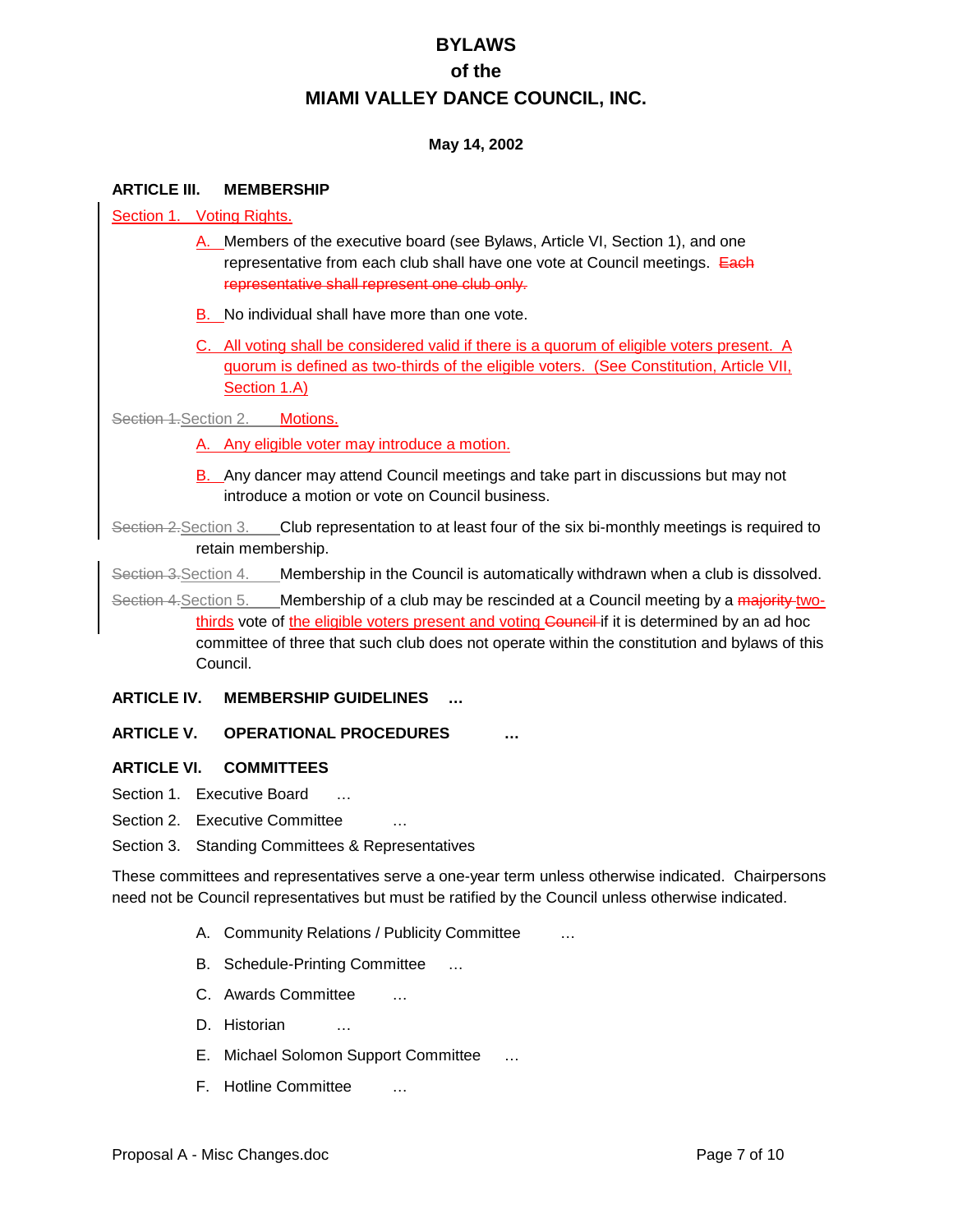### **May 14, 2002**

### G. Newsletter Committee

- 1. Collects club dance news and schedules.
- 2. Solicits advertisements and subscribers.
- 3. Prepares newsletter for reproduction.
- 4. Distributes newsletter bimonthly.
- 5. Maintains records of advertisers and subscribers.
- 6. Maintains editorial standards.

Section 4. Ad Hoc Committees ...

### **ARTICLE VII. AMENDMENTS**

These bylaws can be amended at any regular Council meeting by a majority vote of the eligible voters present and voting at the meeting. (See Bylaws, Article III, Section 1.) Amendments must be submitted in writing and read to the club representatives at least one meeting prior to voting. These bylaws shall be reviewed every five years.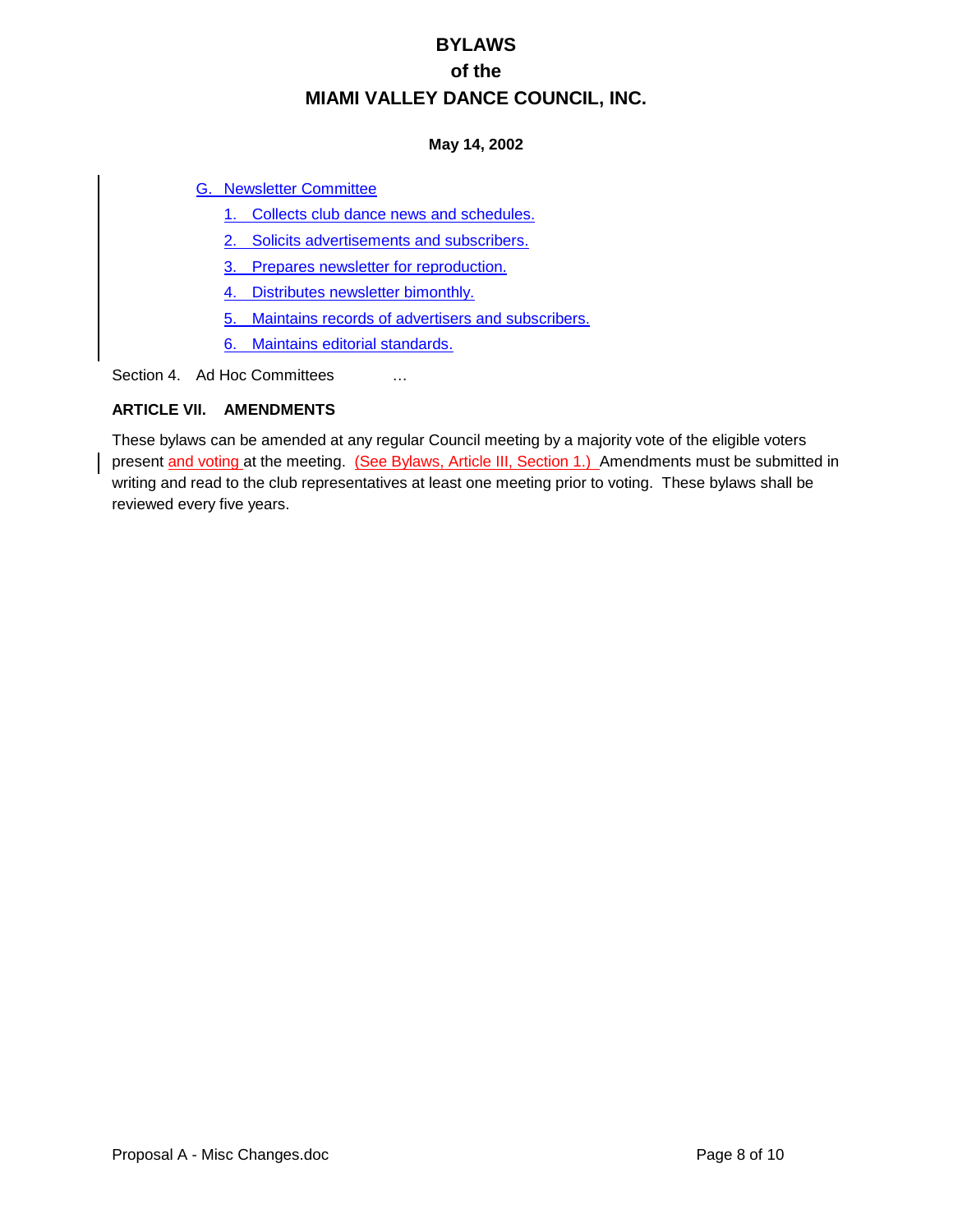# **MIAMI VALLEY DANCE COUNCIL STANDING POLICIES**

#### **May 14, 2002**

- 1. Any Council club which has been dancing for 25 years or more will be recognized with a plaque. For each 5 years beyond 25, the club will be recognized with a silver star. For the 50<sup>th</sup> anniversary, the club will be recognized with a new plaque. For each 5 years beyond 50, the club will be recognized with a gold star. To receive this honor the club must make a written request and provide a brief written history of the club.
- 2. The Council will print and distribute free coupon books to mainstream or plus lesson class graduates. The coupon books will contain coupons for free admissions to clubs that are interested in participating.
- 3. Council will recognize dancers with 100 raids by adding names to the Pavilion wall plaque.
- 4. Council will drop the Honor Couples Dinner in place of paying for the Honor Raider badges.
- 5. Honor couples nominee forms will be due at the November council meeting.
- 6. Current year Honor Couples from all areas of the state who are wearing their Honor badges shall be admitted free to Council club dances for one year.
- 7. Representatives of Council clubs will write or change Banner Raid rules.
- 8. Banner Raid rules will be published yearly in the *Miami Valley Dance News.*.
- 9. Council will adopt and publish a detailed budget.
- 10.9.Insurance forms will be due at the January Council meeting and payment will be due at the March meeting.
- 11.10.Council will set up and maintain an Education Fund to pay dues to other organizations. A maximum of \$300 will be provided to dancers attending Mini-Legacy.
- 12.11. Council will provide paid registrations to the state convention for the Honor Couple.
- 13.12.Council will pay for the Council president to attend the State Corporation luncheon at the state convention.
- 14.13.Council will pay the booking fee to reserve the convention center for Dayton conventions.
- 15.14.Council will provide a hospitality room one year prior to Dayton's convention. Council will develop and promote a special badge and publicity dress for the state convention in Dayton.
- 16.15.Council may advertise a Dayton convention no sooner than the Friday night of the preceding convention.

17.16.Council will have a publicity banner.

**18.17. The Council quilt will be displayed at conventions and other events.**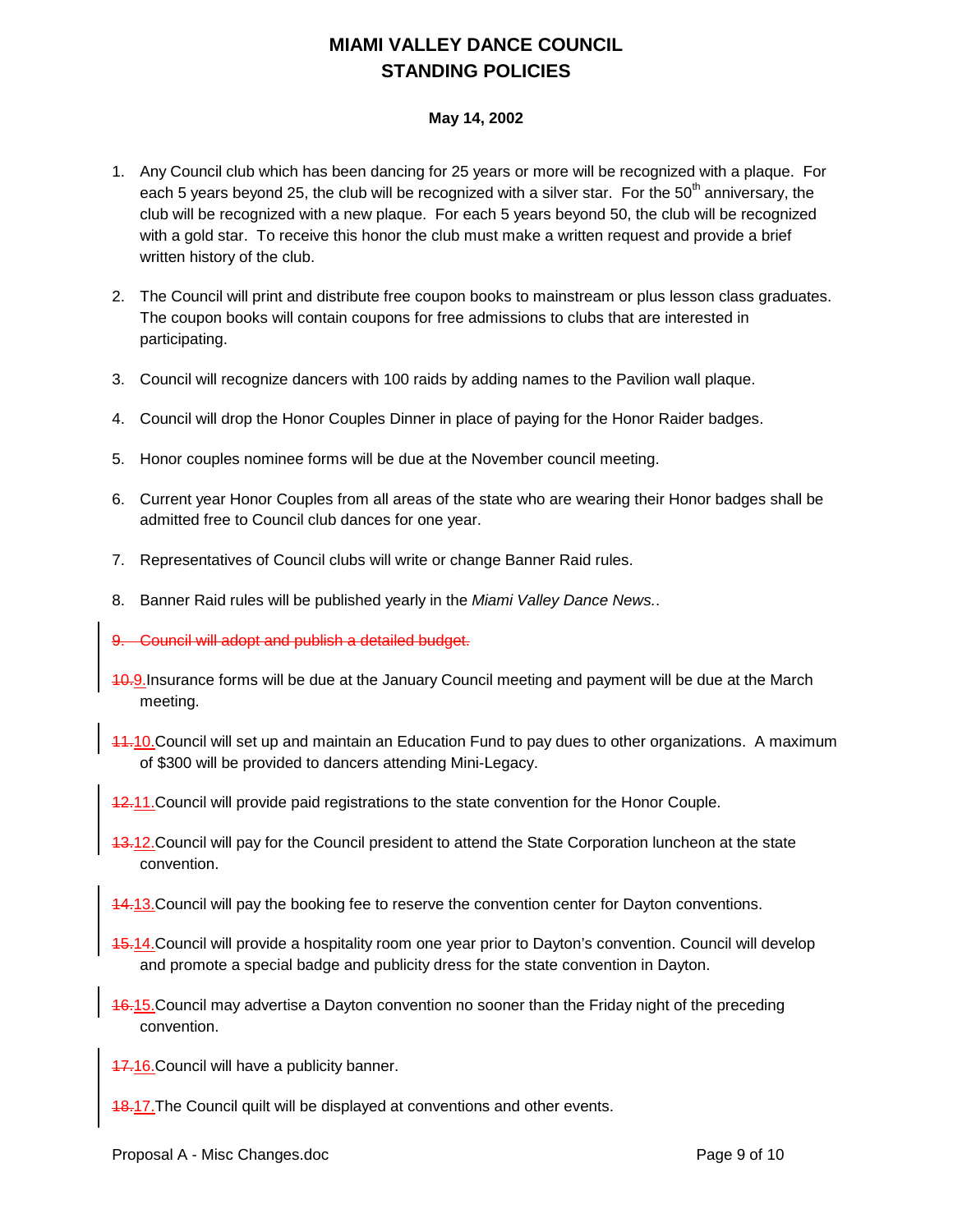# **MIAMI VALLEY DANCE COUNCIL STANDING POLICIES**

### **May 14, 2002**

- 19.18. Council will publish a pamphlet listing Council clubs with names and numbers to contact. This pamphlet will be placed in tourist and business locations.
- 24.19. Council will use the emergency call for medical assistance recommended by the recognized callers' groups.
- 22.20. Council will keep up the Honor Raider and Friendship Boards and pay for the plates that go on both Boards.

23.21. Council will pay for all Honor Raider badges except ones that have been lost starting January, 1997.